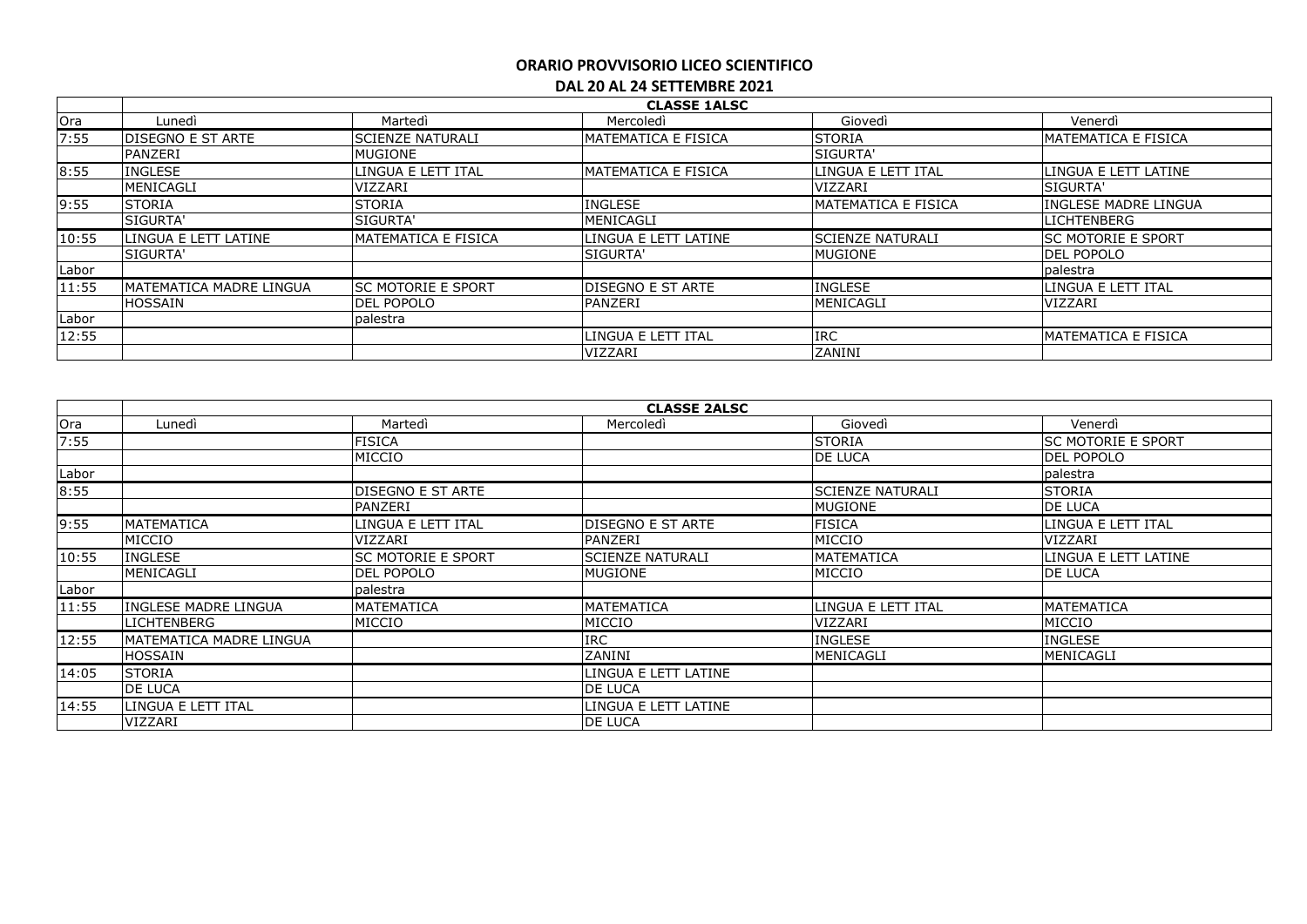|       |                            | <b>CLASSE 3ALSC</b>      |                           |                      |                         |  |  |  |
|-------|----------------------------|--------------------------|---------------------------|----------------------|-------------------------|--|--|--|
| Ora   | Lunedì                     | Martedì                  | Mercoledì                 | Giovedì              | Venerdì                 |  |  |  |
| 7:55  |                            | INGUA E LETT ITAL        | <b>DISEGNO E ST ARTE</b>  |                      | MATEMATICA E FISICA     |  |  |  |
|       |                            | MONTI                    | PANZERI                   |                      |                         |  |  |  |
| 8:55  |                            | <b>FILOSOFIA</b>         | <b>FILOSOFIA</b>          |                      | MATEMATICA E FISICA     |  |  |  |
|       |                            | <b>BRAMBILLA</b>         | <b>BRAMBILLA</b>          |                      |                         |  |  |  |
| 9:55  | <b>INGLESE</b>             | <b>FILOSOFIA</b>         | <b>SCIENZE NATURALI</b>   | <b>IRC</b>           | <b>INGLESE</b>          |  |  |  |
|       | MENICAGLI                  | <b>BRAMBILLA</b>         | <b>FOLLADORI</b>          | ZANINI               | <b>IMENICAGLI</b>       |  |  |  |
| 10:55 | <b>FILOSOFIA</b>           | <b>DISEGNO E ST ARTE</b> | <b>SC MOTORIE E SPORT</b> | <b>FILOSOFIA</b>     | LINGUA E LETT LATINE    |  |  |  |
|       | <b>BRAMBILLA</b>           | PANZERI                  | <b>DEL POPOLO</b>         | <b>BRAMBILLA</b>     | <b>DICANDIA</b>         |  |  |  |
| Labor |                            |                          | palestra                  |                      |                         |  |  |  |
| 11:55 | LINGUA E LETT LATINE       | <b>SCIENZE NATURALI</b>  | MATEMATICA E FISICA       | LINGUA E LETT ITAL   | LINGUA E LETT ITAL      |  |  |  |
|       | <b>DICANDIA</b>            | FOLLADORI                |                           | <b>MONTI</b>         | <b>MONTI</b>            |  |  |  |
| Compr |                            | <b>BROADHEAD</b>         |                           |                      |                         |  |  |  |
| 12:55 | INGLESE MADRE LINGUA       | MATEMATICA E FISICA      | LINGUA E LETT LATINE      | FISICA MADRE LINGUA  | <b>SCIENZE NATURALI</b> |  |  |  |
|       | <b>LICHTENBERG</b>         |                          | <b>DICANDIA</b>           | <b>HOSSAIN</b>       | lfolladori              |  |  |  |
| 14:05 | <b>MATEMATICA E FISICA</b> |                          |                           | IMATEMATICA E FISICA |                         |  |  |  |
|       |                            |                          |                           |                      |                         |  |  |  |
| 14:55 |                            |                          |                           | <b>INGLESE</b>       |                         |  |  |  |
|       |                            |                          |                           | MENICAGLI            |                         |  |  |  |

|       | <b>CLASSE 4ALSC</b>       |                            |                         |                            |                             |  |  |
|-------|---------------------------|----------------------------|-------------------------|----------------------------|-----------------------------|--|--|
| Ora   | Lunedì                    | Martedì                    | Mercoledì               | Giovedì                    | Venerdì                     |  |  |
| 7:55  | FILOSOFIA                 |                            | MATEMATICA E FISICA     | <b>SCIENZE NATURALI</b>    |                             |  |  |
|       | <b>GALLAZZI</b>           |                            |                         | <b>MANFREDA</b>            |                             |  |  |
| 8:55  | <b>DISEGNO E ST ARTE</b>  |                            | <b>INGLESE</b>          | <b>FILOSOFIA</b>           |                             |  |  |
|       | <b>PANZERI</b>            |                            | MENICAGLI               | GALLAZZI                   |                             |  |  |
| 9:55  | LINGUA E LETT ITAL        | <b>DISEGNO E ST ARTE</b>   | MATEMATICA E FISICA     | <b>FILOSOFIA</b>           | llingua e lett latine       |  |  |
|       | DICANDIA                  | PANZERI                    |                         | GALLAZZI                   | <b>DICANDIA</b>             |  |  |
| 10:55 | LINGUA E LETT ITAL        | <b>INGLESE</b>             | <b>IRC</b>              | LINGUA E LETT LATINE       | <b>IMATEMATICA E FISICA</b> |  |  |
|       | DICANDIA                  | MENICAGLI                  | ZANINI                  | <b>DICANDIA</b>            |                             |  |  |
| 11:55 | <b>SC MOTORIE E SPORT</b> | LINGUA E LETT ITAL         | LINGUA E LETT ITAL      | LINGUA E LETT LATINE       | <b>IMATEMATICA E FISICA</b> |  |  |
|       | <b>DEL POPOLO</b>         | <b>DICANDIA</b>            | <b>DICANDIA</b>         | <b>DICANDIA</b>            |                             |  |  |
| Labor | palestra                  |                            |                         |                            |                             |  |  |
| 12:55 |                           | <b>FILOSOFIA</b>           | <b>SCIENZE NATURALI</b> | <b>MATEMATICA E FISICA</b> | FILOSOFIA                   |  |  |
|       |                           | <b>GALLAZZI</b>            | MANFREDA                |                            | <b>GALLAZZI</b>             |  |  |
| 14:05 |                           | <b>ISC MOTORIE E SPORT</b> |                         |                            | <b>INGLESE</b>              |  |  |
|       |                           | <b>DEL POPOLO</b>          |                         |                            | MENICAGLI                   |  |  |
| Labor |                           | palestra                   |                         |                            |                             |  |  |
| 14:55 |                           | <b>MATEMATICA E FISICA</b> |                         |                            | <b>SCIENZE NATURALI</b>     |  |  |
|       |                           |                            |                         |                            | <b>MANFREDA</b>             |  |  |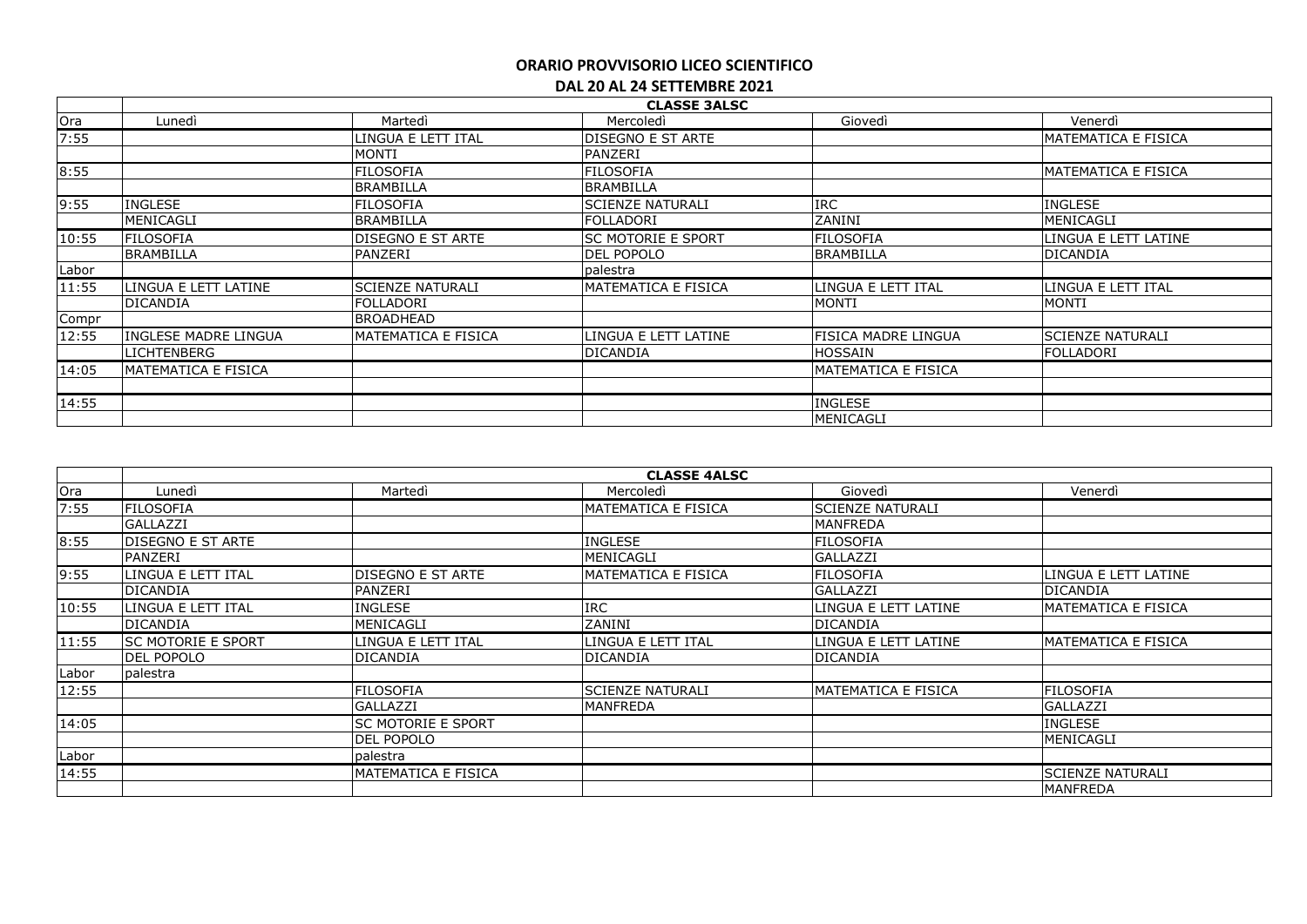|       | <b>CLASSE 5ALSC</b>       |                    |                          |                         |                          |  |
|-------|---------------------------|--------------------|--------------------------|-------------------------|--------------------------|--|
| Ora   | Lunedì                    | Martedì            | Mercoledì                | Giovedì                 | Venerdì                  |  |
| 7:55  | <b>MATEMATICA</b>         | DISEGNO E ST ARTE  |                          | <b>FILOSOFIA</b>        |                          |  |
|       | MICCIO                    | PANZERI            |                          | <b>GALLAZZI</b>         |                          |  |
| 8:55  | LINGUA E LETT LATINE      | <b>FISICA</b>      |                          | LINGUA E LETT ITAL      |                          |  |
|       | <b>MONTI</b>              | MICCIO             |                          | MONTI                   |                          |  |
| 9:55  | <b>SCIENZE NATURALI</b>   | LINGUA E LETT ITAL | <b>MATEMATICA</b>        | <b>SCIENZE NATURALI</b> | <b>FISICA</b>            |  |
|       | <b>MANFREDA</b>           | MONTI              | MICCIO                   | <b>MANFREDA</b>         | MICCIO                   |  |
| 10:55 | <b>FILOSOFIA</b>          | MATEMATICA         | <b>DISEGNO E ST ARTE</b> | <b>INGLESE</b>          | <b>IRC</b>               |  |
|       | GALLAZZI                  | MICCIO             | PANZERI                  | <b>GIOLI</b>            | ZANINI                   |  |
| 11:55 | <b>FILOSOFIA</b>          | <b>FILOSOFIA</b>   | <b>INGLESE</b>           | <b>FISICA</b>           | <b>FILOSOFIA</b>         |  |
|       | <b>GALLAZZI</b>           | <b>GALLAZZI</b>    | <b>GIOLI</b>             | MICCIO                  | GALLAZZI                 |  |
| 12:55 | <b>SC MOTORIE E SPORT</b> | <b>INGLESE</b>     | ISC MOTORIE E SPORT      | IMATEMATICA             | <b>ISCIENZE NATURALI</b> |  |
|       | <b>DEL POPOLO</b>         | <b>GIOLI</b>       | <b>DEL POPOLO</b>        | MICCIO                  | <b>MANFREDA</b>          |  |
| Labor | palestra                  |                    | palestra                 |                         |                          |  |
| 14:05 |                           |                    | LINGUA E LETT LATINE     |                         | LINGUA E LETT LATINE     |  |
|       |                           |                    | <b>MONTI</b>             |                         | <b>MONTI</b>             |  |
| 14:55 |                           |                    | LINGUA E LETT ITAL       |                         | LINGUA E LETT ITAL       |  |
|       |                           |                    | <b>MONTI</b>             |                         | <b>MONTI</b>             |  |

|       | <b>CLASSE 1BLS</b>         |                            |                             |                           |                      |  |
|-------|----------------------------|----------------------------|-----------------------------|---------------------------|----------------------|--|
| Ora   | Lunedì                     | Martedì                    | Mercoledì                   | Giovedì                   | Venerdì              |  |
| 7:55  | <b>INGLESE</b>             | <b>IRC</b>                 | <b>ISC MOTORIE E SPORT</b>  | <b>SC MOTORIE E SPORT</b> | IMATEMATICA E FISICA |  |
|       | <b>GIOLI</b>               | ZANINI                     | <b>DEL POPOLO</b>           | <b>DEL POPOLO</b>         |                      |  |
| Labor |                            |                            | palestra                    | palestra                  |                      |  |
| 8:55  | <b>ISCIENZE NATURALI</b>   | <b>STORIA</b>              | ILINGUA E LETT ITAL         | IMATEMATICA E FISICA      | LINGUA E LETT LATINE |  |
|       | <b>MUGIONE</b>             | SIGURTA'                   | <b>MAURO</b>                |                           | <b>MAURO</b>         |  |
| 9:55  | llingua e lett ital        | LINGUA E LETT ITAL         | LINGUA E LETT LATINE        | LINGUA E LETT ITAL        | lSCIENZE NATURALI    |  |
|       | <b>MAURO</b>               | <b>MAURO</b>               | <b>MAURO</b>                | <b>MAURO</b>              | MUGIONE              |  |
| 10:55 | <b>MATEMATICA E FISICA</b> | <b>MATEMATICA E FISICA</b> | <b>DISEGNO E ST ARTE</b>    | <b>DISEGNO E ST ARTE</b>  | <b>STORIA</b>        |  |
|       |                            |                            | <b>NUFRIO</b>               | <b>NUFRIO</b>             | <b>SIGURTA'</b>      |  |
| 11:55 | <b>STORIA</b>              | <b>MATEMATICA E FISICA</b> | <b>MATEMATICA E FISICA</b>  | <b>INGLESE</b>            | <b>INGLESE</b>       |  |
|       | <b>ISIGURTA'</b>           |                            |                             | GIOLI                     | GIOLI                |  |
| 12:55 | LINGUA E LETT LATINE       |                            | <b>IMATEMATICA E FISICA</b> |                           |                      |  |
|       | <b>MAURO</b>               |                            |                             |                           |                      |  |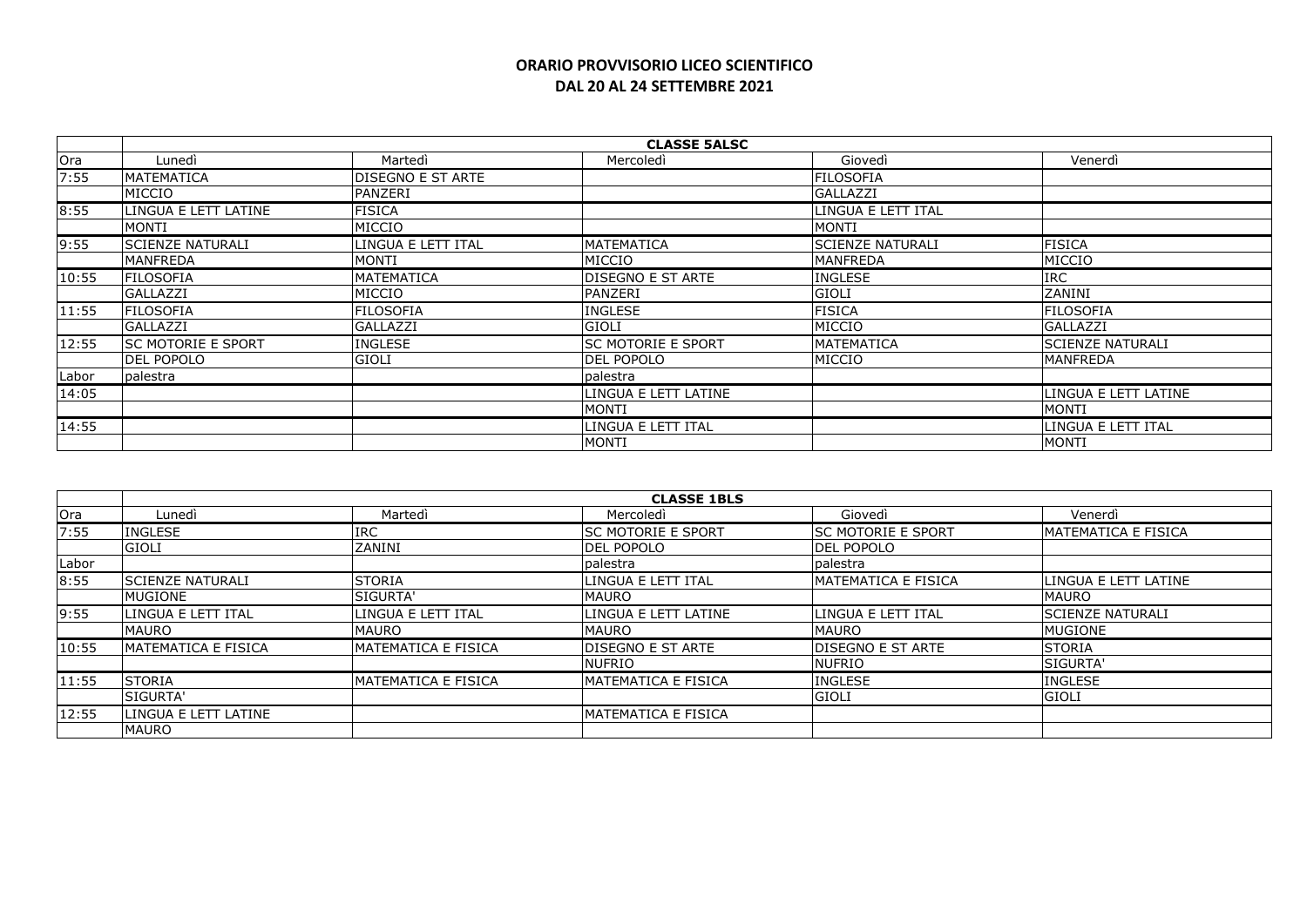|       | <b>CLASSE 2BLS</b>         |                          |                             |                          |                            |  |
|-------|----------------------------|--------------------------|-----------------------------|--------------------------|----------------------------|--|
| Ora   | Lunedì                     | Martedì                  | Mercoledì                   | Giovedì                  | Venerdì                    |  |
| 7:55  |                            | LINGUA E LETT ITAL       |                             | IMATEMATICA E FISICA     | LINGUA E LETT ITAL         |  |
|       |                            | <b>DE LUCA</b>           |                             |                          | <b>DE LUCA</b>             |  |
| 8:55  |                            | LINGUA E LETT LATINE     |                             | <b>DISEGNO E ST ARTE</b> | <b>SC MOTORIE E SPORT</b>  |  |
|       |                            | <b>DE LUCA</b>           |                             | <b>NUFRIO</b>            | DEL POPOLO                 |  |
| Labor |                            |                          |                             |                          | palestra                   |  |
| 9:55  | <b>STORIA</b>              | IMATEMATICA E FISICA     | <b>IRC</b>                  | <b>STORIA</b>            | <b>MATEMATICA E FISICA</b> |  |
|       | <b>CREMA</b>               |                          | ZANINI                      | <b>CREMA</b>             |                            |  |
| 10:55 | <b>SC MOTORIE E SPORT</b>  | <b>INGLESE</b>           | STORIA                      | LINGUA E LETT LATINE     | <b>DISEGNO E ST ARTE</b>   |  |
|       | DEL POPOLO                 | <b>CHECCHIA</b>          | <b>CREMA</b>                | <b>DE LUCA</b>           | <b>NUFRIO</b>              |  |
| Labor | palestra                   |                          |                             |                          |                            |  |
| 11:55 | LINGUA E LETT ITAL         | <b>ISCIENZE NATURALI</b> | <b>INGLESE</b>              | IMATEMATICA E FISICA     | <b>SCIENZE NATURALI</b>    |  |
|       | DE LUCA                    |                          | <b>CHECCHIA</b>             |                          |                            |  |
| 12:55 | <b>INGLESE</b>             |                          | LINGUA E LETT LATINE        |                          |                            |  |
|       | <b>CHECCHIA</b>            |                          | <b>DE LUCA</b>              |                          |                            |  |
| 14:05 | <b>MATEMATICA E FISICA</b> |                          | <b>IMATEMATICA E FISICA</b> |                          |                            |  |
|       |                            |                          |                             |                          |                            |  |
| 14:55 | LINGUA E LETT ITAL         |                          | <b>IMATEMATICA E FISICA</b> |                          |                            |  |
|       | <b>DE LUCA</b>             |                          |                             |                          |                            |  |

|       |                         | <b>CLASSE 3BLS</b>       |                           |                      |                           |  |  |  |
|-------|-------------------------|--------------------------|---------------------------|----------------------|---------------------------|--|--|--|
| Ora   | Lunedì                  | Martedì                  | Mercoledì                 | Giovedì              | Venerdì                   |  |  |  |
| 7:55  | <b>SCIENZE NATURALI</b> |                          | MATEMATICA                |                      | <b>FISICA</b>             |  |  |  |
|       | MAGGI                   |                          | LISITA                    |                      |                           |  |  |  |
| 8:55  | <b>FILOSOFIA</b>        |                          | <b>SC MOTORIE E SPORT</b> |                      | <b>IRC</b>                |  |  |  |
|       | <b>BRAMBILLA</b>        |                          | <b>DEL POPOLO</b>         |                      | ZANINI                    |  |  |  |
| Labor |                         |                          | palestra                  |                      |                           |  |  |  |
| 9:55  | <b>INGLESE</b>          | <b>INGLESE</b>           | LINGUA E LETT LATINE      | <b>FILOSOFIA</b>     | <b>SC MOTORIE E SPORT</b> |  |  |  |
|       | <b>GIOLI</b>            | <b>GIOLI</b>             | <b>CREMA</b>              | <b>BRAMBILLA</b>     | <b>DEL POPOLO</b>         |  |  |  |
| Labor |                         |                          |                           |                      | palestra                  |  |  |  |
| 10:55 | LINGUA E LETT ITAL      | <b>FILOSOFIA</b>         | <b>SCIENZE NATURALI</b>   | LINGUA E LETT ITAL   | <b>SCIENZE NATURALI</b>   |  |  |  |
|       | CREMA                   | <b>BRAMBILLA</b>         | MAGGI                     | <b>CREMA</b>         | MAGGI                     |  |  |  |
| 11:55 | LINGUA E LETT ITAL      | <b>DISEGNO E ST ARTE</b> | <b>FILOSOFIA</b>          | LINGUA E LETT LATINE | <b>DISEGNO E ST ARTE</b>  |  |  |  |
|       | <b>CREMA</b>            | <b>NUFRIO</b>            | <b>BRAMBILLA</b>          | <b>CREMA</b>         | <b>NUFRIO</b>             |  |  |  |
| 12:55 | <b>MATEMATICA</b>       | LINGUA E LETT LATINE     | LINGUA E LETT ITAL        | <b>INGLESE</b>       | <b>FILOSOFIA</b>          |  |  |  |
|       | LISITA                  | CREMA                    | <b>CREMA</b>              | <b>GIOLI</b>         | <b>BRAMBILLA</b>          |  |  |  |
| 14:05 |                         | <b>MATEMATICA</b>        |                           | <b>MATEMATICA</b>    |                           |  |  |  |
|       |                         | LISITA                   |                           | LISITA               |                           |  |  |  |
| 14:55 |                         | <b>FISICA</b>            |                           | <b>FISICA</b>        |                           |  |  |  |
|       |                         |                          |                           |                      |                           |  |  |  |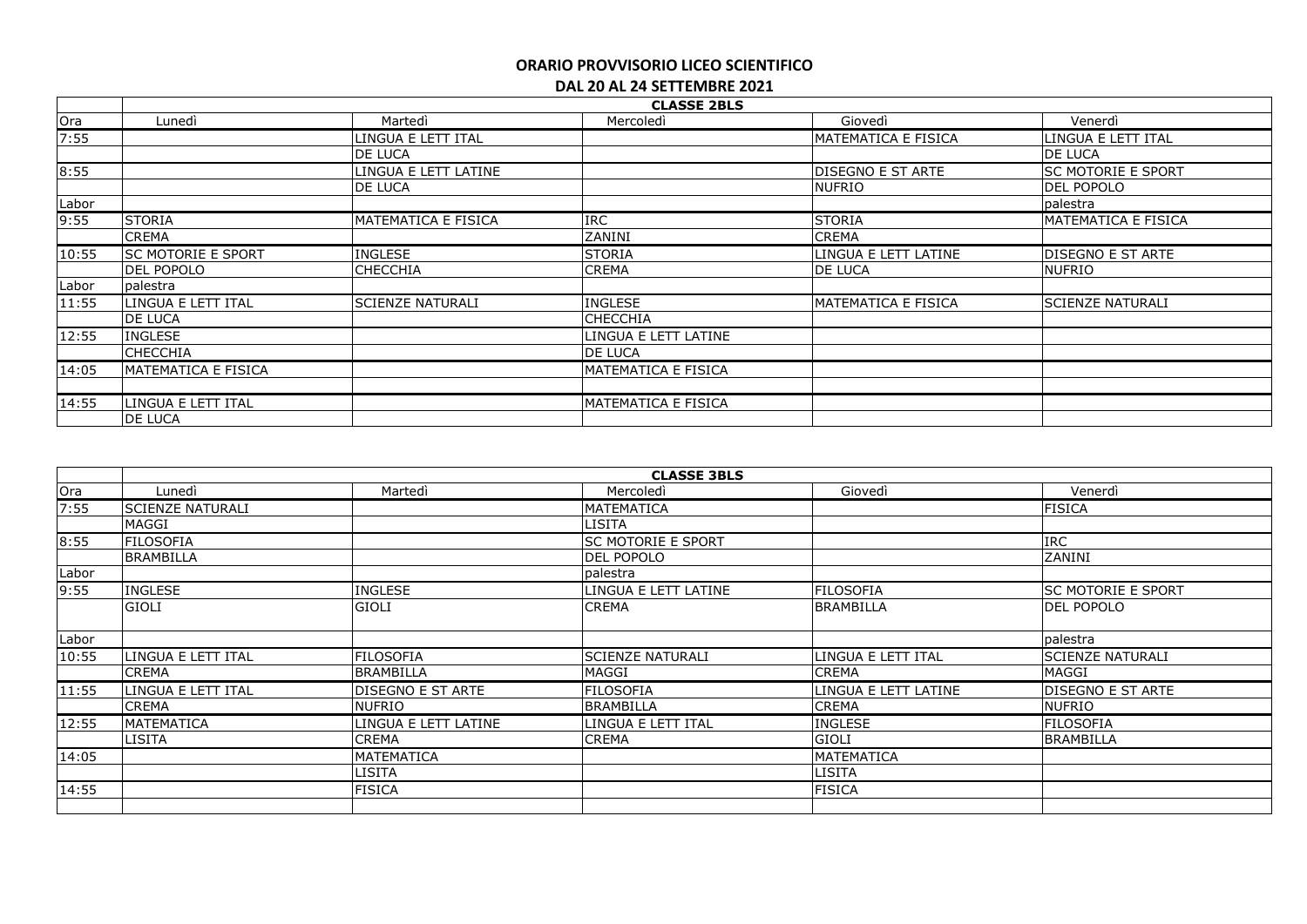|       | <b>CLASSE 4BLS</b>         |                      |                          |                         |                           |  |  |
|-------|----------------------------|----------------------|--------------------------|-------------------------|---------------------------|--|--|
| Ora   | Lunedì                     | Martedì              | Mercoledì                | Giovedì                 | Venerdì                   |  |  |
| 7:55  | <b>INGLESE</b>             |                      | <b>FILOSOFIA</b>         | <b>IRC</b>              |                           |  |  |
|       | DI LELLO                   |                      | <b>BRAMBILLA</b>         | ZANINI                  |                           |  |  |
| 8:55  | IMATEMATICA E FISICA       |                      | LINGUA E LETT ITAL       | LINGUA E LETT LATINE    |                           |  |  |
|       |                            |                      | POLIZZI                  | DE LUCA                 |                           |  |  |
| 9:55  | MATEMATICA E FISICA        | DISEGNO E ST ARTE    | <b>DISEGNO E ST ARTE</b> | LINGUA E LETT ITAL      | MATEMATICA E FISICA       |  |  |
|       |                            | <b>NUFRIO</b>        | <b>NUFRIO</b>            | POLIZZI                 |                           |  |  |
| 10:55 | <b>SCIENZE NATURALI</b>    | LINGUA E LETT LATINE | <b>INGLESE</b>           | <b>SCIENZE NATURALI</b> | MATEMATICA E FISICA       |  |  |
|       |                            | DE LUCA              | DI LELLO                 |                         |                           |  |  |
| 11:55 | <b>FILOSOFIA</b>           | LINGUA E LETT ITAL   | MATEMATICA E FISICA      | MATEMATICA E FISICA     | LINGUA E LETT LATINE      |  |  |
|       | <b>BRAMBILLA</b>           | POLIZZI              |                          |                         | <b>DE LUCA</b>            |  |  |
| 12:55 | <b>ISC MOTORIE E SPORT</b> | <b>FILOSOFIA</b>     | lSCIENZE NATURALI        | <b>FILOSOFIA</b>        | LINGUA E LETT ITAL        |  |  |
|       | <b>MOLARO</b>              | BRAMBILLA            |                          | <b>BRAMBILLA</b>        | POLIZZI                   |  |  |
| Labor | palestra                   |                      |                          |                         |                           |  |  |
| 14:05 |                            | MATEMATICA E FISICA  |                          |                         | <b>FILOSOFIA</b>          |  |  |
|       |                            |                      |                          |                         | <b>BRAMBILLA</b>          |  |  |
| 14:55 |                            | <b>INGLESE</b>       |                          |                         | <b>SC MOTORIE E SPORT</b> |  |  |
|       |                            | DI LELLO             |                          |                         | <b>MOLARO</b>             |  |  |
| Labor |                            |                      |                          |                         | palestra                  |  |  |

|       | <b>CLASSE 5BLS</b>   |                         |                           |                           |                          |  |  |
|-------|----------------------|-------------------------|---------------------------|---------------------------|--------------------------|--|--|
| Ora   | Lunedì               | Martedì                 | Mercoledì                 | Giovedì                   | Venerdì                  |  |  |
| 7:55  | <b>FISICA</b>        | <b>INGLESE</b>          |                           | DISEGNO E ST ARTE         |                          |  |  |
|       | <b>BERETTA</b>       | <b>VENTURA</b>          |                           | <b>NUFRIO</b>             |                          |  |  |
| 8:55  | <b>MATEMATICA</b>    | <b>SCIENZE NATURALI</b> |                           | <b>SC MOTORIE E SPORT</b> |                          |  |  |
|       | <b>BERETTA</b>       | lfolladori              |                           | <b>DEL POPOLO</b>         |                          |  |  |
| Labor |                      |                         |                           | palestra                  |                          |  |  |
| 9:55  | <b>FILOSOFIA</b>     | <b>FILOSOFIA</b>        | <b>SC MOTORIE E SPORT</b> | <b>INGLESE</b>            | <b>DISEGNO E ST ARTE</b> |  |  |
|       | lGAMBARDELLA         | <b>GAMBARDELLA</b>      | <b>DEL POPOLO</b>         | <b>VENTURA</b>            | <b>NUFRIO</b>            |  |  |
| Labor |                      |                         | palestra                  |                           |                          |  |  |
| 10:55 | <b>INGLESE</b>       | <b>IRC</b>              | <b>FILOSOFIA</b>          | LINGUA E LETT ITAL        | <b>FISICA</b>            |  |  |
|       | <b>VENTURA</b>       | ZANINI                  | <b>GAMBARDELLA</b>        | MIGNANO                   | <b>BERETTA</b>           |  |  |
| 11:55 | LINGUA E LETT LATINE | <b>FISICA</b>           | <b>SCIENZE NATURALI</b>   | <b>MATEMATICA</b>         | LINGUA E LETT ITAL       |  |  |
|       | MIGNANO              | BERETTA                 | <b>FOLLADORI</b>          | <b>BERETTA</b>            | MIGNANO                  |  |  |
| 12:55 | LINGUA E LETT LATINE | LINGUA E LETT ITAL      | LINGUA E LETT ITAL        | <b>FILOSOFIA</b>          | <b>FILOSOFIA</b>         |  |  |
|       | MIGNANO              | MIGNANO                 | MIGNANO                   | <b>GAMBARDELLA</b>        | <b>GAMBARDELLA</b>       |  |  |
| 14:05 |                      |                         | MATEMATICA                |                           | LINGUA E LETT LATINE     |  |  |
|       |                      |                         | <b>BERETTA</b>            |                           | MIGNANO                  |  |  |
| 14:55 |                      |                         | MATEMATICA                |                           | <b>SCIENZE NATURALI</b>  |  |  |
|       |                      |                         | <b>BERETTA</b>            |                           | <b>FOLLADORI</b>         |  |  |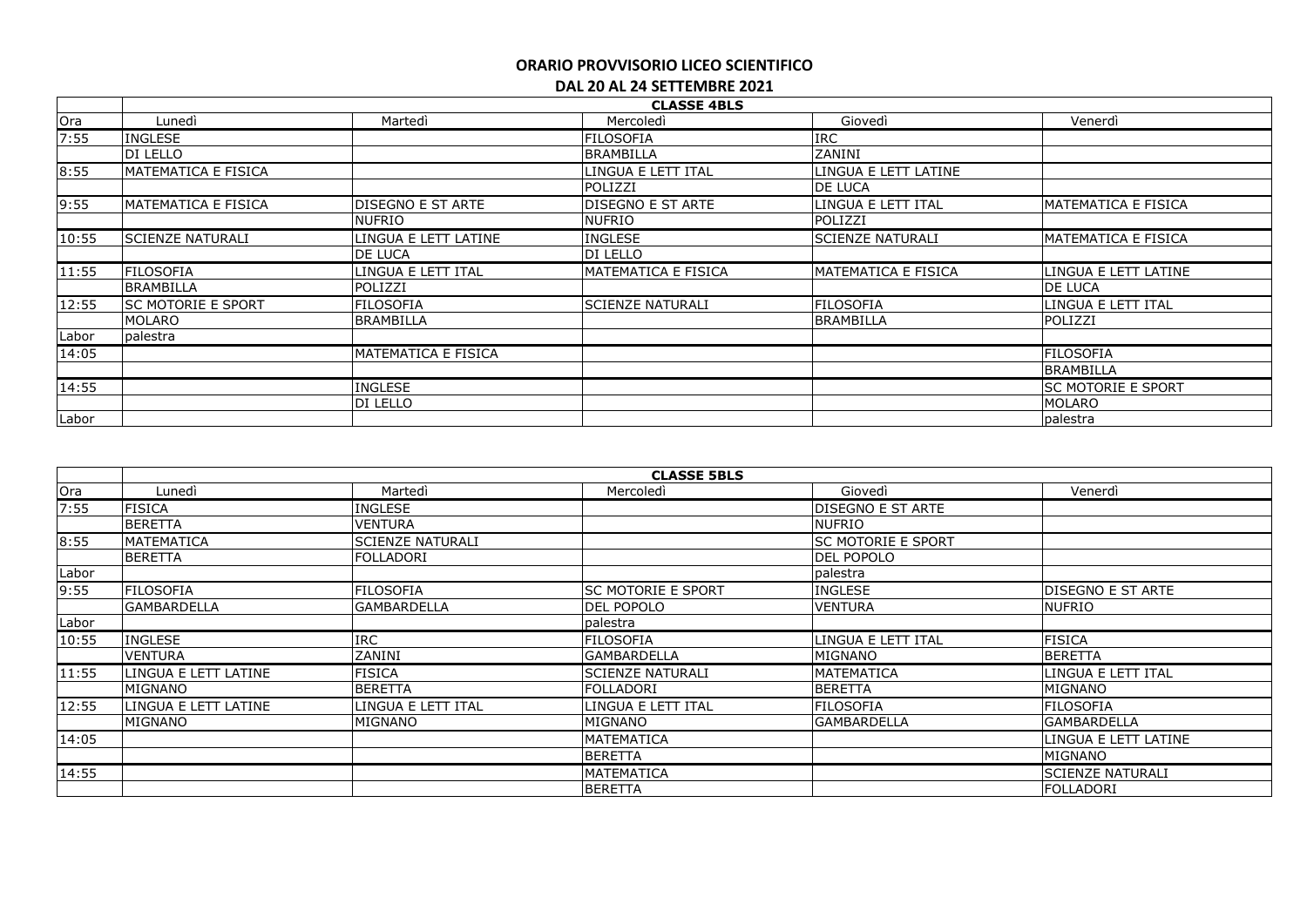|       |                            |                             | <b>CLASSE 1CLSC</b>        |                             |                             |
|-------|----------------------------|-----------------------------|----------------------------|-----------------------------|-----------------------------|
| Ora   | Lunedi                     | Martedì                     | Mercoledì                  | Giovedì                     | Venerdì                     |
| 7:55  | <b>SCIENZE NATURALI</b>    | LINGUA E LETT LATINE        | <b>INGLESE</b>             | <b>MATEMATICA E FISICA</b>  | LINGUA E LETT LATINE        |
|       | MUGIONE                    | <b>ISIGURTA'</b>            | <b>VENTURA</b>             |                             | <b>SIGURTA'</b>             |
| 8:55  | <b>DISEGNO E ST ARTE</b>   | IMATEMATICA MADRE LINGUA    | <b>ISTORIA</b>             | <b>IMATEMATICA E FISICA</b> | <b>IMATEMATICA E FISICA</b> |
|       | <b>NUFRIO</b>              | <b>HOSSAIN</b>              | <b>ISIGURTA'</b>           |                             |                             |
| 9:55  | LINGUA E LETT ITAL         | <b>IRC</b>                  | <b>MATEMATICA E FISICA</b> | llingua e lett ital         | MATEMATICA E FISICA         |
|       | MIGNANO                    | <b>ZANINI</b>               |                            | MIGNANO                     |                             |
| 10.55 | ISC MOTORIE E SPORT        | <b>DISEGNO E ST ARTE</b>    | ILINGUA E LETT ITAL        | <b>STORIA</b>               | IINGLESE MADRE LINGUA       |
|       | <b>MOLARO</b>              | <b>NUFRIO</b>               | MIGNANO                    | <b>SIGURTA'</b>             | <b>LICHTENBERG</b>          |
| Labor | <b>I</b> palestra          |                             |                            |                             |                             |
| 11:55 | <b>MATEMATICA E FISICA</b> | <b>IMATEMATICA E FISICA</b> | <b>ISCIENZE NATURALI</b>   | <b>ISC MOTORIE E SPORT</b>  | <b>INGLESE</b>              |
|       |                            |                             | <b>MUGIONE</b>             | <b>MOLARO</b>               | <b>VENTURA</b>              |
| Labor |                            |                             |                            | palestra                    |                             |
| 12:55 | <b>STORIA</b>              |                             | LINGUA E LETT LATINE       | <b>INGLESE</b>              | LINGUA E LETT ITAL          |
|       | SIGURTA'                   |                             | <b>ISIGURTA'</b>           | <b>VENTURA</b>              | MIGNANO                     |

|       | <b>CLASSE 2CLSC</b>       |                          |                           |                    |                         |  |
|-------|---------------------------|--------------------------|---------------------------|--------------------|-------------------------|--|
| Ora   | Lunedì                    | Martedì                  | Mercoledì                 | Giovedì            | Venerdì                 |  |
| 7:55  |                           | LINGUA E LETT LATINE     |                           | LINGUA E LETT ITAL | <b>INGLESE</b>          |  |
|       |                           | <b>ACERBO</b>            |                           | <b>ACERBO</b>      | <b>VENTURA</b>          |  |
| 8:55  |                           | <b>SCIENZE NATURALI</b>  |                           | LINGUA E LETT ITAL | <b>SCIENZE NATURALI</b> |  |
|       |                           | <b>MUGIONE</b>           |                           | <b>ACERBO</b>      | MUGIONE                 |  |
| 9:55  | MATEMATICA MADRE LINGUA   | <b>INGLESE</b>           | <b>MATEMATICA</b>         | <b>STORIA</b>      | <b>STORIA</b>           |  |
|       | HOSSAIN                   | <b>VENTURA</b>           | <b>TURRI</b>              | SIGURTA'           | SIGURTA'                |  |
| 10:55 | <b>FISICA</b>             | <b>DISEGNO E ST ARTE</b> | <b>FISICA</b>             | <b>MATEMATICA</b>  | LINGUA E LETT ITAL      |  |
|       |                           | <b>GRAMIGNI</b>          |                           | <b>TURRI</b>       | <b>ACERBO</b>           |  |
| 11:55 | llingua e lett ital       | MATEMATICA               | <b>STORIA</b>             | <b>INGLESE</b>     | LINGUA E LETT LATINE    |  |
|       | <b>ACERBO</b>             | TURRI                    | SIGURTA'                  | <b>VENTURA</b>     | <b>ACERBO</b>           |  |
| 12:55 | <b>MATEMATICA</b>         |                          | LINGUA E LETT LATINE      | DISEGNO E ST ARTE  | <b>MATEMATICA</b>       |  |
|       | TURRI                     |                          | <b>ACERBO</b>             | <b>GRAMIGNI</b>    | <b>TURRI</b>            |  |
| 14:05 | INGLESE MADRE LINGUA      |                          | <b>SC MOTORIE E SPORT</b> |                    |                         |  |
|       | <b>LICHTENBERG</b>        |                          | <b>APREA</b>              |                    |                         |  |
| Labor |                           |                          | palestra                  |                    |                         |  |
| 14:55 | <b>SC MOTORIE E SPORT</b> |                          | <b>IRC</b>                |                    |                         |  |
|       | <b>APREA</b>              |                          | ZANINI                    |                    |                         |  |
| Labor | palestra                  |                          |                           |                    |                         |  |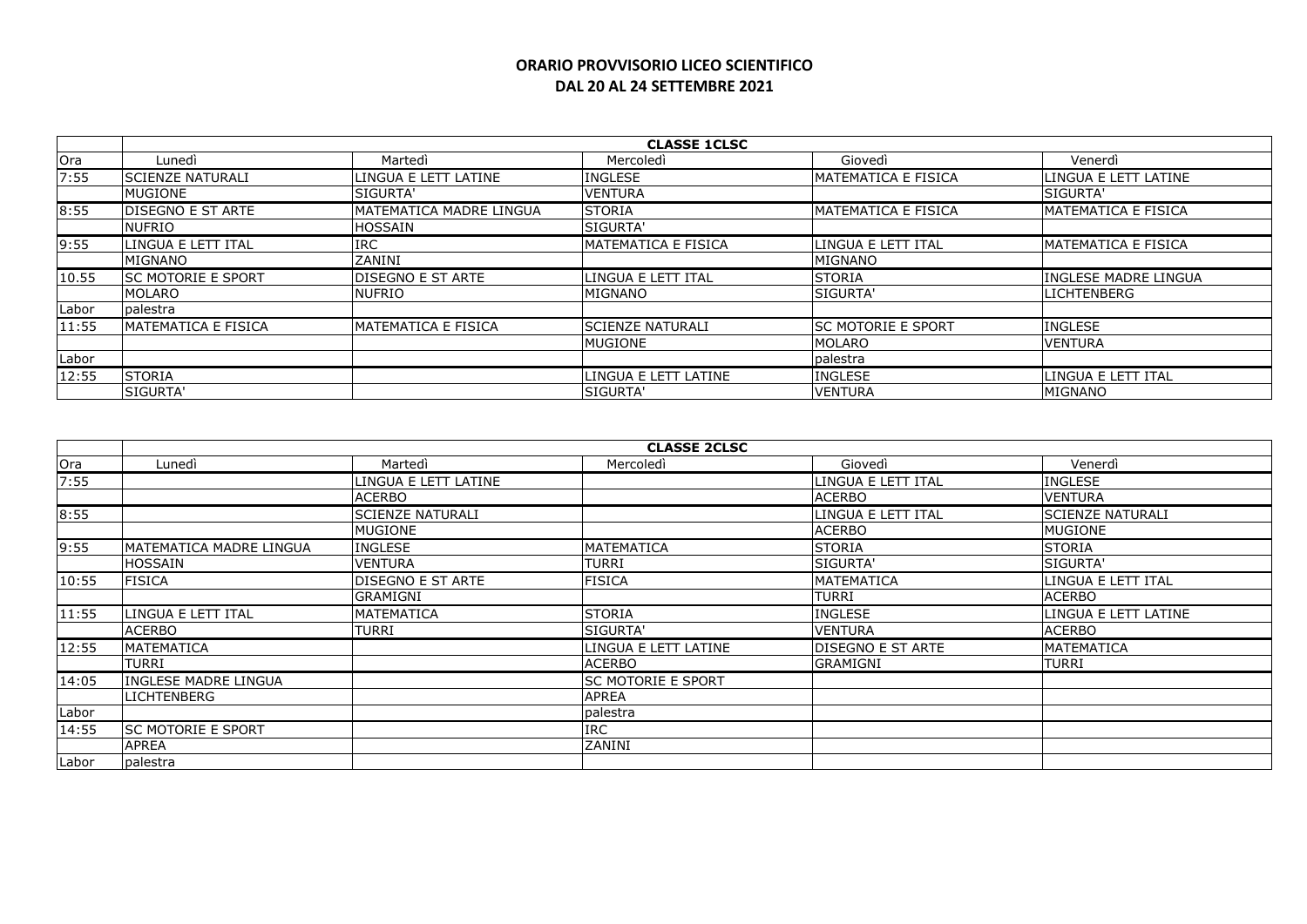|       | <b>CLASSE 3CLSC</b>     |                           |                      |                            |                          |  |  |  |
|-------|-------------------------|---------------------------|----------------------|----------------------------|--------------------------|--|--|--|
| Ora   | Lunedì                  | Martedì                   | Mercoledì            | Giovedì                    | Venerdì                  |  |  |  |
| 7:55  |                         | <b>FILOSOFIA</b>          | FILOSOFIA            |                            | <b>IRC</b>               |  |  |  |
|       |                         | <b>GAMBARDELLA</b>        | <b>GAMBARDELLA</b>   |                            | ZANINI                   |  |  |  |
| 8:55  |                         | <b>SC MOTORIE E SPORT</b> | LINGUA E LETT ITAL   |                            | FILOSOFIA                |  |  |  |
|       |                         | <b>APREA</b>              | <b>BARILLA'</b>      |                            | <b>GAMBARDELLA</b>       |  |  |  |
| Labor |                         | palestra                  |                      |                            |                          |  |  |  |
| 9:55  | <b>STORIA</b>           | <b>SCIENZE NATURALI</b>   | <b>INGLESE</b>       | LINGUA E LETT LATINE       | <b>DISEGNO E ST ARTE</b> |  |  |  |
|       | <b>GALLAZZI</b>         | <b>MANFREDA</b>           | <b>VENTURA</b>       | <b>BARILLA'</b>            | <b>GRAMIGNI</b>          |  |  |  |
| Compr |                         | BROADHEAD                 |                      |                            |                          |  |  |  |
| 10:55 | MATEMATICA              | <b>STORIA</b>             | MATEMATICA           | <b>SC MOTORIE E SPORT</b>  | <b>FISICA</b>            |  |  |  |
|       | TURRI                   | GALLAZZI                  | TURRI                | APREA                      | MICCIO                   |  |  |  |
| Labor |                         |                           |                      | palestra                   |                          |  |  |  |
| 11:55 | <b>INGLESE</b>          | LINGUA E LETT LATINE      | INGLESE MADRE LINGUA | <b>DISEGNO E ST ARTE</b>   | IMATEMATICA              |  |  |  |
|       | <b>VENTURA</b>          | BARILLA'                  | LICHTENBERG          | GRAMIGNI                   | TURRI                    |  |  |  |
| 12:55 | <b>SCIENZE NATURALI</b> | LINGUA E LETT ITAL        | <b>FISICA</b>        | <b>SCIENZE NATURALI</b>    | LINGUA E LETT LATINE     |  |  |  |
|       | MANFREDA                | BARILLA'                  | MICCIO               | <b>MANFREDA</b>            | BARILLA'                 |  |  |  |
| 14:05 | LINGUA E LETT ITAL      |                           |                      | <b>INGLESE</b>             |                          |  |  |  |
|       | BARILLA'                |                           |                      | <b>VENTURA</b>             |                          |  |  |  |
| 14:55 | LINGUA E LETT ITAL      |                           |                      | <b>FISICA MADRE LINGUA</b> |                          |  |  |  |
|       | <b>BARILLA'</b>         |                           |                      | <b>HOSSAIN</b>             |                          |  |  |  |

| <b>CLASSE 4CLSC</b> |                         |                           |                           |                         |                           |  |
|---------------------|-------------------------|---------------------------|---------------------------|-------------------------|---------------------------|--|
| Ora                 | Lunedì                  | Martedì                   | Mercoledì                 | Giovedì                 | Venerdì                   |  |
| 7:55                | LINGUA E LETT ITAL      |                           | MATEMATICA                | MATEMATICA              |                           |  |
|                     | MIGNANO                 |                           | <b>TURRI</b>              | <b>TURRI</b>            |                           |  |
| 8:55                | LINGUA E LETT ITAL      |                           | <b>FISICA</b>             | <b>IRC</b>              |                           |  |
|                     | MIGNANO                 |                           | <b>TURRI</b>              | ZANINI                  |                           |  |
| 9:55                | <b>MATEMATICA</b>       | LINGUA E LETT ITAL        | <b>FILOSOFIA</b>          | <b>FISICA</b>           | <b>INGLESE</b>            |  |
|                     | TURRI                   | MIGNANO                   | CRISAFULLI                | <b>TURRI</b>            | <b>VENTURA</b>            |  |
| 10:55               | <b>FILOSOFIA</b>        | <b>FILOSOFIA</b>          | <b>INGLESE</b>            | <b>SCIENZE NATURALI</b> | <b>FILOSOFIA</b>          |  |
|                     | <b>CRISAFULLI</b>       | CRISAFULLI                | <b>IVENTURA</b>           | MANFREDA                | CRISAFULLI                |  |
| 11:55               | <b>SCIENZE NATURALI</b> | LINGUA E LETT LATINE      | LINGUA E LETT ITAL        | LINGUA E LETT LATINE    | <b>SCIENZE NATURALI</b>   |  |
|                     | <b>MANFREDA</b>         | MIGNANO                   | MIGNANO                   | MIGNANO                 | MANFREDA                  |  |
| 12:55               | <b>INGLESE</b>          | DISEGNO E ST ARTE         | <b>IDISEGNO E ST ARTE</b> | <b>FILOSOFIA</b>        | <b>SC MOTORIE E SPORT</b> |  |
|                     | <b>VENTURA</b>          | <b>GRAMIGNI</b>           | GRAMIGNI                  | CRISAFULLI              | MOLARO                    |  |
| Labor               |                         |                           |                           |                         | palestra                  |  |
| 14:05               |                         | <b>FISICA</b>             |                           |                         | <b>MATEMATICA</b>         |  |
|                     |                         | TURRI                     |                           |                         | TURRI                     |  |
| 14:55               |                         | <b>SC MOTORIE E SPORT</b> |                           |                         | LINGUA E LETT LATINE      |  |
|                     |                         | MOLARO                    |                           |                         | <b>MIGNANO</b>            |  |
| Labor               |                         | palestra                  |                           |                         |                           |  |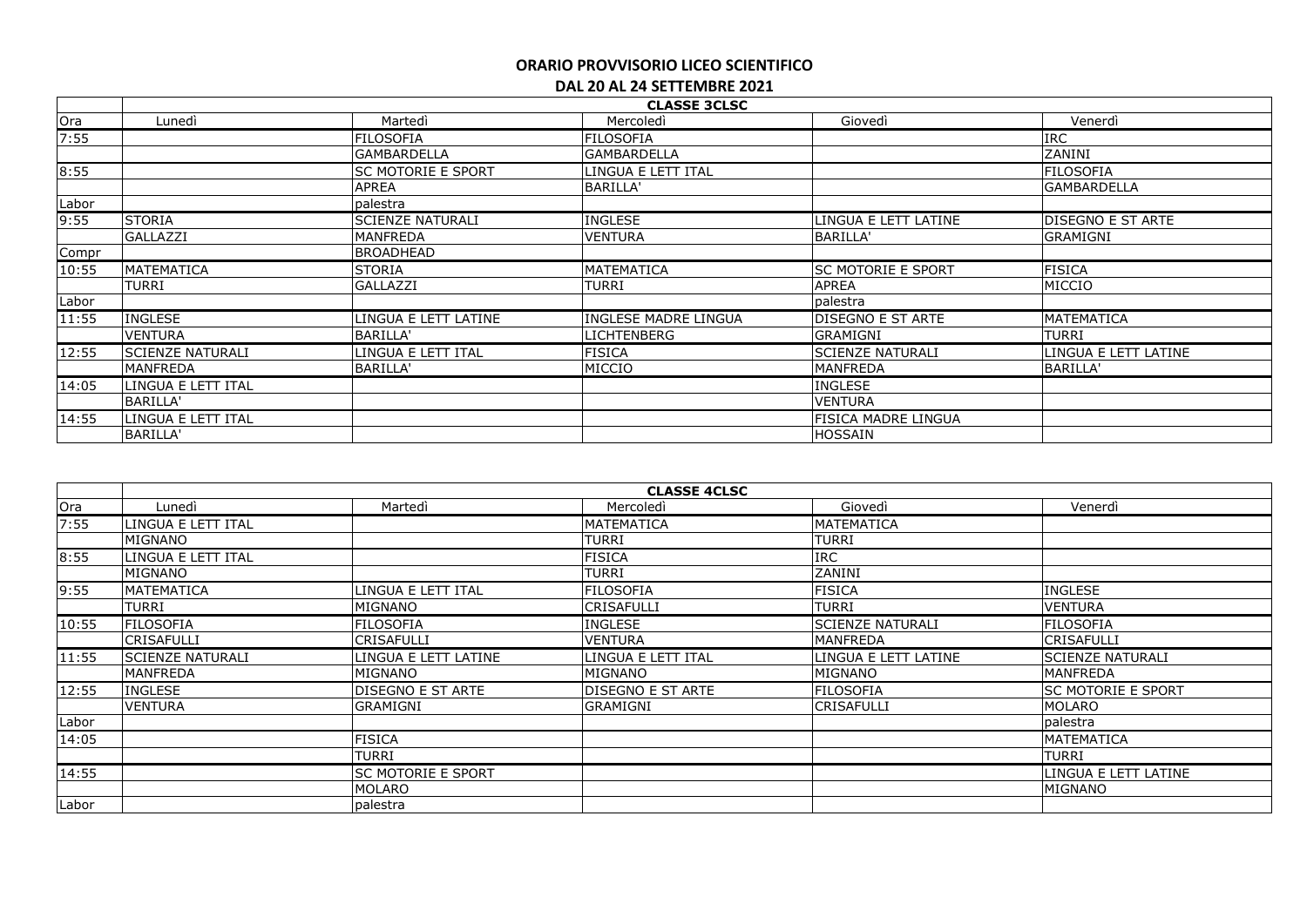|       | <b>CLASSE 5CLSC</b>      |                           |                          |                      |                           |  |
|-------|--------------------------|---------------------------|--------------------------|----------------------|---------------------------|--|
| Ora   | Lunedì                   | Martedì                   | Mercoledì                | Giovedì              | Venerdì                   |  |
| 7:55  | <b>FILOSOFIA</b>         | <b>INGLESE</b>            |                          | LINGUA E LETT ITAL   |                           |  |
|       | <b>GAMBARDELLA</b>       | MARTINO                   |                          | VIZZARI              |                           |  |
| 8:55  | <b>INGLESE</b>           | <b>FILOSOFIA</b>          |                          | <b>INGLESE</b>       |                           |  |
|       | MARTINO                  | <b>GAMBARDELLA</b>        |                          | MARTINO              |                           |  |
| 9:55  | <b>DISEGNO E ST ARTE</b> | <b>SCIENZE NATURALI</b>   | <b>FILOSOFIA</b>         | LINGUA E LETT LATINE | <b>MATEMATICA</b>         |  |
|       | <b>GRAMIGNI</b>          | FOLLADORI                 | <b>GAMBARDELLA</b>       | VIZZARI              | <b>BERETTA</b>            |  |
| 10:55 | <b>FISICA</b>            | FISICA                    | <b>SCIENZE NATURALI</b>  | <b>FILOSOFIA</b>     | <b>FILOSOFIA</b>          |  |
|       | <b>BERETTA</b>           | <b>BERETTA</b>            | FOLLADORI                | lGAMBARDELLA         | <b>GAMBARDELLA</b>        |  |
| 11:55 | <b>FISICA</b>            | LINGUA E LETT LATINE      | <b>DISEGNO E ST ARTE</b> | <b>IRC</b>           | <b>MATEMATICA</b>         |  |
|       | <b>BERETTA</b>           | <b>VIZZARI</b>            | <b>GRAMIGNI</b>          | ZANINI               | <b>BERETTA</b>            |  |
| 12:55 | LINGUA E LETT ITAL       | <b>SC MOTORIE E SPORT</b> | <b>MATEMATICA</b>        | IMATEMATICA          | LINGUA E LETT ITAL        |  |
|       | VIZZARI                  | <b>APREA</b>              | <b>BERETTA</b>           | <b>BERETTA</b>       | VIZZARI                   |  |
| Labor |                          | palestra                  |                          |                      |                           |  |
| 14:05 |                          |                           | LINGUA E LETT LATINE     |                      | <b>SCIENZE NATURALI</b>   |  |
|       |                          |                           | VIZZARI                  |                      | lfolladori                |  |
| 14:55 |                          |                           | LINGUA E LETT ITAL       |                      | <b>SC MOTORIE E SPORT</b> |  |
|       |                          |                           | VIZZARI                  |                      | <b>APREA</b>              |  |
| Labor |                          |                           |                          |                      | palestra                  |  |

|       | <b>CLASSE 1DLSC</b>     |                      |                             |                                 |                          |  |  |
|-------|-------------------------|----------------------|-----------------------------|---------------------------------|--------------------------|--|--|
| Ora   | Lunedì                  | Martedì              | Mercoledì                   | Giovedì                         | Venerdì                  |  |  |
| 7:55  | <b>MATEMATICA</b>       | <b>FISICA</b>        | <b>INGLESE</b>              | <b>ISC MOTORIE E SPORT</b>      | LINGUA E LETT ITAL       |  |  |
|       | <b>BITETTA</b>          | <b>BITETTA</b>       | <b>DI LELLO</b>             | <b>APREA</b>                    | <b>MAURO</b>             |  |  |
| Labor |                         |                      |                             | palestra                        |                          |  |  |
| 8:55  | <b>SCIENZE NATURALI</b> | <b>STORIA</b>        | <b>SCIENZE NATURALI</b>     | <b>STORIA</b>                   | <b>IRC</b>               |  |  |
|       | MAGGI                   | <b>CERVAI</b>        | <b>MAGGI</b>                | <b>CERVAI</b>                   | LO PARO                  |  |  |
| 9:55  | <b>INGLESE</b>          | LINGUA E LETT LATINE | <b>FISICA</b>               | <b>DISEGNO E ST ARTE</b>        | FISICA                   |  |  |
|       | <b>DI LELLO</b>         | <b>CERVAI</b>        | <b>BITETTA</b>              | <b>NUFRIO</b>                   | <b>BITETTA</b>           |  |  |
| 10:55 | LINGUA E LETT ITAL      | IMATEMATICA          | <b>INGLESE MADRE LINGUA</b> | <b>MATEMATICA</b>               | <b>MATEMATICA</b>        |  |  |
|       | <b>MAURO</b>            | <b>BITETTA</b>       | <b>LICHTENBERG</b>          | <b>BITETTA</b>                  | <b>BITETTA</b>           |  |  |
| 11:55 | llingua e lett ital     | <b>INGLESE</b>       | LINGUA E LETT LATINE        | <b>IMATEMATICA MADRE LINGUA</b> | <b>STORIA</b>            |  |  |
|       | <b>MAURO</b>            | <b>DI LELLO</b>      | <b>CERVAI</b>               | <b>HOSSAIN</b>                  | <b>CERVAI</b>            |  |  |
| 12:55 | LINGUA E LETT LATINE    |                      | <b>ISC MOTORIE E SPORT</b>  | LINGUA E LETT ITAL              | <b>DISEGNO E ST ARTE</b> |  |  |
|       | <b>CERVAI</b>           |                      | <b>APREA</b>                | <b>MAURO</b>                    | <b>NUFRIO</b>            |  |  |
| Labor |                         |                      | palestra                    |                                 |                          |  |  |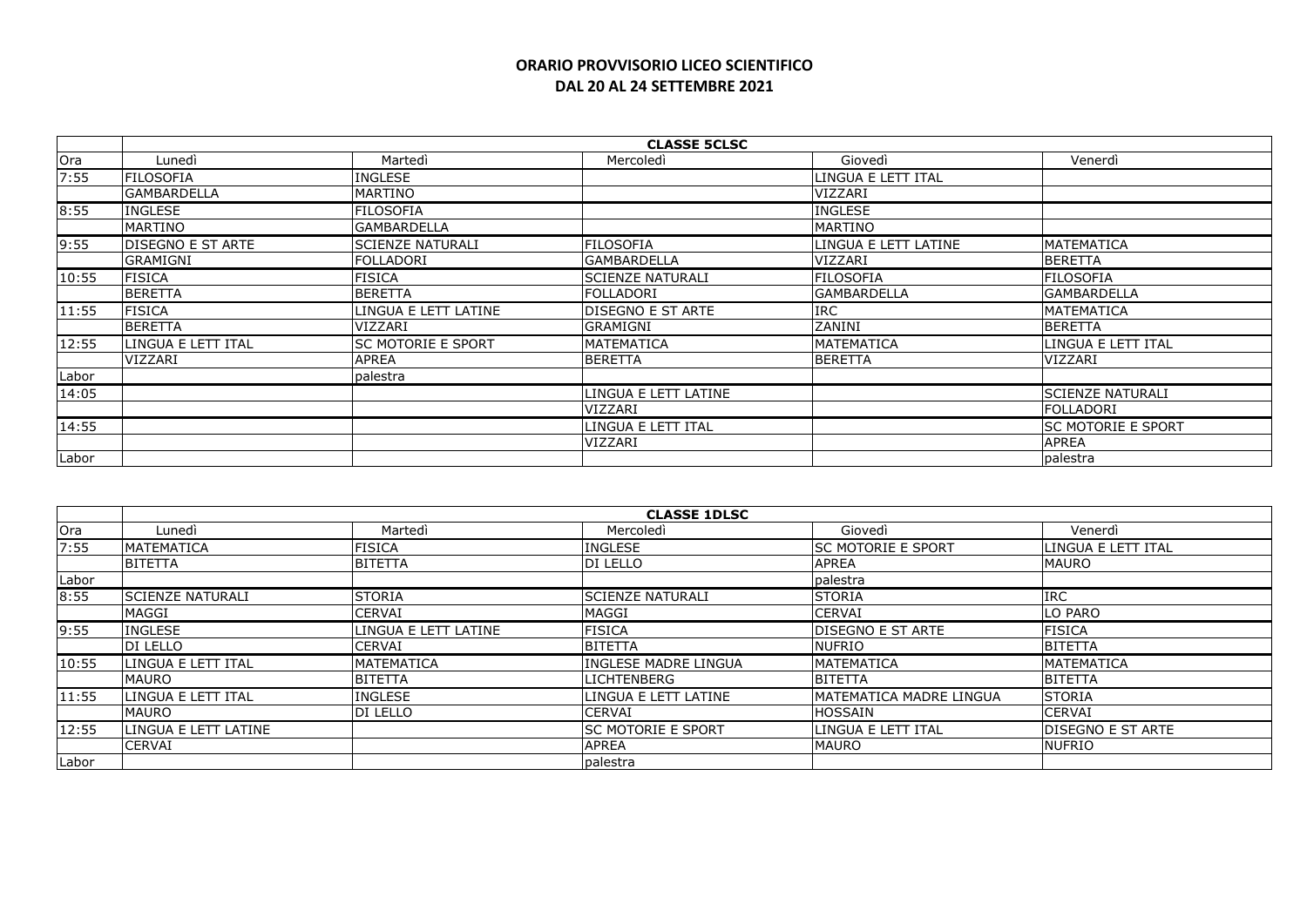| <b>CLASSE 2DLSC</b> |                           |                          |                         |                           |                           |  |  |
|---------------------|---------------------------|--------------------------|-------------------------|---------------------------|---------------------------|--|--|
| Ora                 | Lunedì                    | Martedì                  | Mercoledì               | Giovedì                   | Venerdì                   |  |  |
| 7:55                |                           | MATEMATICA MADRE LINGUA  |                         | <b>FISICA</b>             | <b>FISICA</b>             |  |  |
|                     |                           | HOSSAIN                  |                         | <b>BITETTA</b>            | <b>BITETTA</b>            |  |  |
| 8:55                |                           | <b>FISICA</b>            |                         | <b>MATEMATICA</b>         | <b>INGLESE</b>            |  |  |
|                     |                           | <b>BITETTA</b>           |                         | <b>BITETTA</b>            | <b>MARTINO</b>            |  |  |
| 9:55                | MATEMATICA                | <b>DISEGNO E ST ARTE</b> | <b>SCIENZE NATURALI</b> | <b>SC MOTORIE E SPORT</b> | llingua e lett ital       |  |  |
|                     | BITETTA                   | <b>GRAMIGNI</b>          | <b>MAGGI</b>            | <b>APREA</b>              | <b>ACERBO</b>             |  |  |
| Labor               |                           |                          |                         | palestra                  |                           |  |  |
| 10:55               | <b>SCIENZE NATURALI</b>   | LINGUA E LETT LATINE     | <b>STORIA</b>           | LINGUA E LETT ITAL        | <b>IDISEGNO E ST ARTE</b> |  |  |
|                     | MAGGI                     | <b>ACERBO</b>            | <b>CERVAI</b>           | <b>ACERBO</b>             | <b>GRAMIGNI</b>           |  |  |
| 11:55               | INGLESE                   | LINGUA E LETT ITAL       | <b>IRC</b>              | <b>INGLESE</b>            | <b>MATEMATICA</b>         |  |  |
|                     | MARTINO                   | <b>ACERBO</b>            | ZANINI                  | <b>MARTINO</b>            | <b>BITETTA</b>            |  |  |
| 12:55               | LINGUA E LETT ITAL        |                          | <b>MATEMATICA</b>       | LINGUA E LETT LATINE      | <b>STORIA</b>             |  |  |
|                     | <b>ACERBO</b>             |                          | <b>BITETTA</b>          | <b>ACERBO</b>             | <b>CERVAI</b>             |  |  |
| 14:05               | <b>SC MOTORIE E SPORT</b> |                          | LINGUA E LETT LATINE    |                           |                           |  |  |
|                     | <b>APREA</b>              |                          | <b>ACERBO</b>           |                           |                           |  |  |
| Labor               | palestra                  |                          |                         |                           |                           |  |  |
| 14:55               | <b>STORIA</b>             |                          | INGLESE MADRE LINGUA    |                           |                           |  |  |
|                     | <b>CERVAI</b>             |                          | <b>LICHTENBERG</b>      |                           |                           |  |  |

|       | <b>CLASSE 3DLSC</b>        |                          |                             |                    |                           |  |  |  |
|-------|----------------------------|--------------------------|-----------------------------|--------------------|---------------------------|--|--|--|
| Ora   | Lunedì                     | Martedì                  | Mercoledì                   | Giovedì            | Venerdì                   |  |  |  |
| 7:55  |                            | LINGUA E LETT ITAL       | LINGUA E LETT LATINE        |                    | <b>IDISEGNO E ST ARTE</b> |  |  |  |
|       |                            | <b>MAURO</b>             | <b>MAURO</b>                |                    | <b>GRAMIGNI</b>           |  |  |  |
| 8:55  |                            | <b>IRC</b>               | <b>INGLESE</b>              |                    | <b>FISICA</b>             |  |  |  |
|       |                            | ZANINI                   | DI LELLO                    |                    |                           |  |  |  |
| 9:55  | <b>SCIENZE NATURALI</b>    | <b>MATEMATICA</b>        | <b>FILOSOFIA</b>            | <b>FISICA</b>      | LINGUA E LETT ITAL        |  |  |  |
|       | MAGGI                      | <b>BERETTA</b>           |                             |                    | <b>MAURO</b>              |  |  |  |
| 10:55 | <b>FISICA MADRE LINGUA</b> | <b>SCIENZE NATURALI</b>  | LINGUA E LETT LATINE        | LINGUA E LETT ITAL | <b>FILOSOFIA</b>          |  |  |  |
|       | <b>HOSSAIN</b>             | MAGGI                    | <b>MAURO</b>                | <b>MAURO</b>       |                           |  |  |  |
| Compr |                            | <b>BROADHEAD</b>         |                             |                    |                           |  |  |  |
| 11:55 | <b>FISICA</b>              | <b>DISEGNO E ST ARTE</b> | MATEMATICA                  | LINGUA E LETT ITAL | <b>SCIENZE NATURALI</b>   |  |  |  |
|       |                            | <b>GRAMIGNI</b>          | <b>BERETTA</b>              | <b>MAURO</b>       | MAGGI                     |  |  |  |
| 12:55 | MATEMATICA                 | INGLESE                  | <b>INGLESE MADRE LINGUA</b> | FILOSOFIA          | <b>SC MOTORIE E SPORT</b> |  |  |  |
|       | BERETTA                    | DI LELLO                 | <b>LICHTENBERG</b>          |                    | <b>APREA</b>              |  |  |  |
| Labor |                            |                          |                             |                    | palestra                  |  |  |  |
| 14:05 | <b>FILOSOFIA</b>           |                          |                             | <b>FILOSOFIA</b>   |                           |  |  |  |
|       |                            |                          |                             |                    |                           |  |  |  |
| 14:55 | LINGUA E LETT LATINE       |                          |                             | <b>INGLESE</b>     |                           |  |  |  |
|       | <b>MAURO</b>               |                          |                             | DI LELLO           |                           |  |  |  |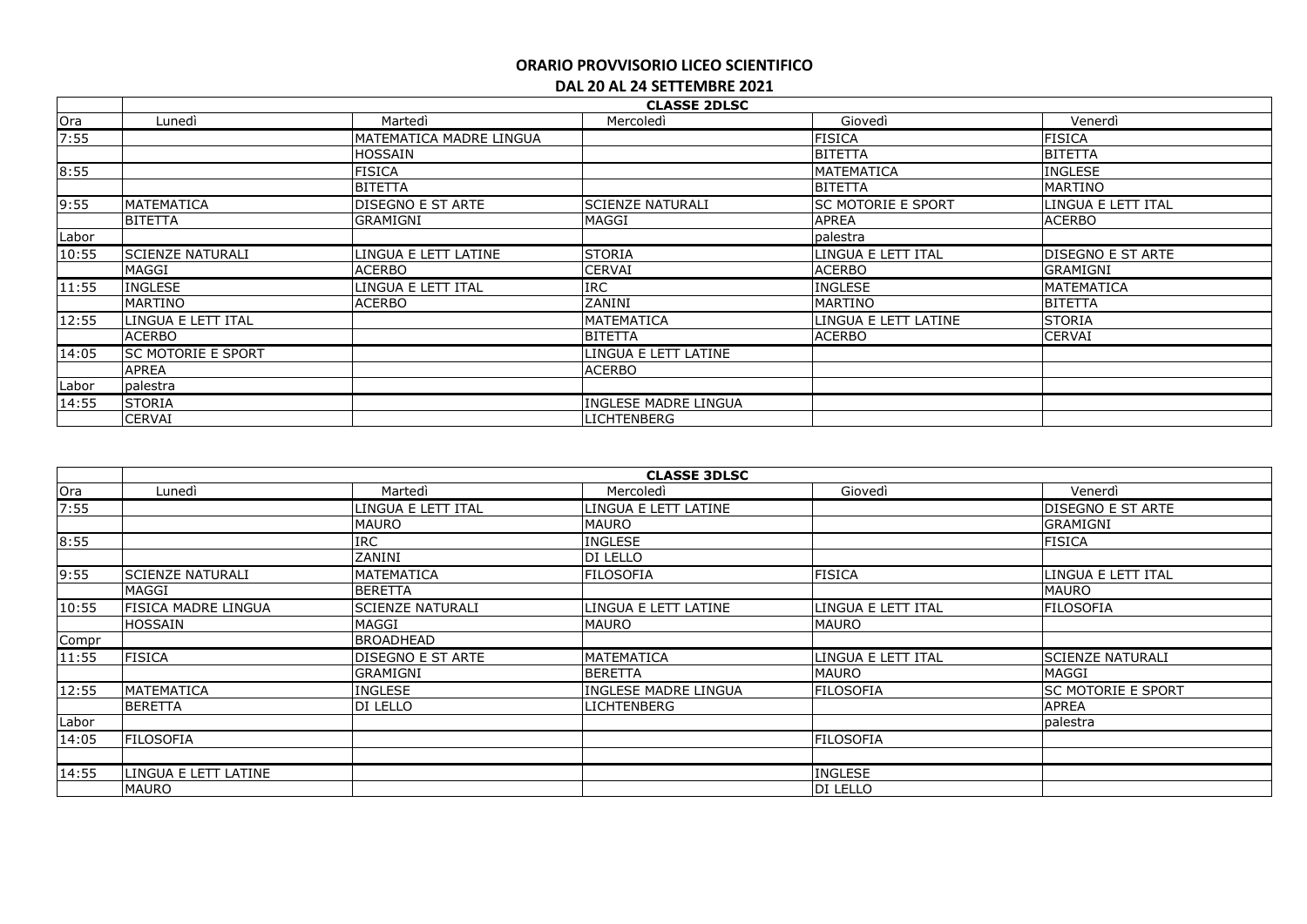|       | <b>CLASSE 4DLSC</b>       |                            |                           |                            |                            |  |  |
|-------|---------------------------|----------------------------|---------------------------|----------------------------|----------------------------|--|--|
| Ora   | Lunedì                    | Martedì                    | Mercoledì                 | Giovedì                    | Venerdì                    |  |  |
| 7:55  | <b>IDISEGNO E ST ARTE</b> |                            | <b>INGLESE</b>            | LINGUA E LETT LATINE       |                            |  |  |
|       | GRAMIGNI                  |                            | MENICAGLI                 | <b>BARILLA'</b>            |                            |  |  |
| 8:55  | <b>FILOSOFIA</b>          |                            | <b>SCIENZE NATURALI</b>   | LINGUA E LETT LATINE       |                            |  |  |
|       | <b>CRISAFULLI</b>         |                            |                           | <b>BARILLA'</b>            |                            |  |  |
| 9:55  | LINGUA E LETT ITAL        | <b>MATEMATICA E FISICA</b> | LINGUA E LETT ITAL        | <b>MATEMATICA E FISICA</b> | <b>IRC</b>                 |  |  |
|       | BARILLA'                  |                            | BARILLA'                  |                            | ZANINI                     |  |  |
| 10:55 | LINGUA E LETT ITAL        | LINGUA E LETT ITAL         | MATEMATICA E FISICA       | <b>FILOSOFIA</b>           | <b>MATEMATICA E FISICA</b> |  |  |
|       | BARILLA'                  | <b>BARILLA'</b>            |                           | CRISAFULLI                 |                            |  |  |
| 11:55 | MATEMATICA E FISICA       | <b>FILOSOFIA</b>           | <b>SC MOTORIE E SPORT</b> | <b>MATEMATICA E FISICA</b> | <b>INGLESE</b>             |  |  |
|       |                           | CRISAFULLI                 | <b>APREA</b>              |                            | MENICAGLI                  |  |  |
| Labor |                           |                            | palestra                  |                            |                            |  |  |
| 12:55 |                           | <b>INGLESE</b>             | FILOSOFIA                 | <b>SCIENZE NATURALI</b>    | <b>FILOSOFIA</b>           |  |  |
|       |                           | MENICAGLI                  | <b>CRISAFULLI</b>         |                            | <b>CRISAFULLI</b>          |  |  |
| 14:05 |                           | <b>SCIENZE NATURALI</b>    |                           |                            | <b>SC MOTORIE E SPORT</b>  |  |  |
|       |                           |                            |                           |                            | <b>APREA</b>               |  |  |
| Labor |                           |                            |                           |                            | palestra                   |  |  |
| 14:55 |                           | <b>DISEGNO E ST ARTE</b>   |                           |                            | LINGUA E LETT LATINE       |  |  |
|       |                           | <b>GRAMIGNI</b>            |                           |                            | <b>BARILLA</b>             |  |  |

|            | <b>CLASSE 1ELS</b>        |                      |                            |                          |                    |  |  |
|------------|---------------------------|----------------------|----------------------------|--------------------------|--------------------|--|--|
| <b>Ora</b> | Lunedì                    | Martedì              | Mercoledì                  | Giovedì                  | Venerdì            |  |  |
| 7:55       |                           | LINGUA E LETT LATINE | LINGUA E LETT ITAL         | LINGUA E LETT LATINE     | <b>INGLESE</b>     |  |  |
|            |                           | <b>CERVAI</b>        | BARILLA'                   | <b>CERVAI</b>            | ISANTANGELO        |  |  |
| 8:55       | <b>SC MOTORIE E SPORT</b> | <b>IRC</b>           | <b>ISC MOTORIE E SPORT</b> | <b>DISEGNO E ST ARTE</b> | <b>MATEMATICA</b>  |  |  |
|            | <b>BUSCA</b>              | LAI                  | <b>BUSCA</b>               | <b>NUFRIO</b>            | LISITA             |  |  |
| Labor      | palestra                  |                      | palestra                   |                          |                    |  |  |
| 9:55       | <b>ISCIENZE NATURALI</b>  | LINGUA E LETT ITAL   | llingua e lett latine      | <b>DISEGNO E ST ARTE</b> | <b>STORIA</b>      |  |  |
|            | <b>MUGIONE</b>            | BARILLA'             | <b>CERVAI</b>              | NUFRIO                   | <b>CERVAI</b>      |  |  |
| 10:55      | <b>MATEMATICA</b>         | <b>MATEMATICA</b>    | <b>MATEMATICA</b>          | <b>MATEMATICA</b>        | <b>STORIA</b>      |  |  |
|            | <b>LISITA</b>             | LISITA               | <b>LISITA</b>              | LISITA                   | <b>CERVAI</b>      |  |  |
| 11:55      | <b>STORIA</b>             | <b>INGLESE</b>       | <b>INGLESE</b>             | <b>SCIENZE NATURALI</b>  | LINGUA E LETT ITAL |  |  |
|            | <b>CERVAI</b>             | <b>SANTANGELO</b>    | <b>SANTANGELO</b>          | MUGIONE                  | BARILLA'           |  |  |
| 12:55      | ILINGUA E LETT ITAL       |                      | <b>FISICA</b>              |                          |                    |  |  |
|            | BARILLA'                  |                      |                            |                          |                    |  |  |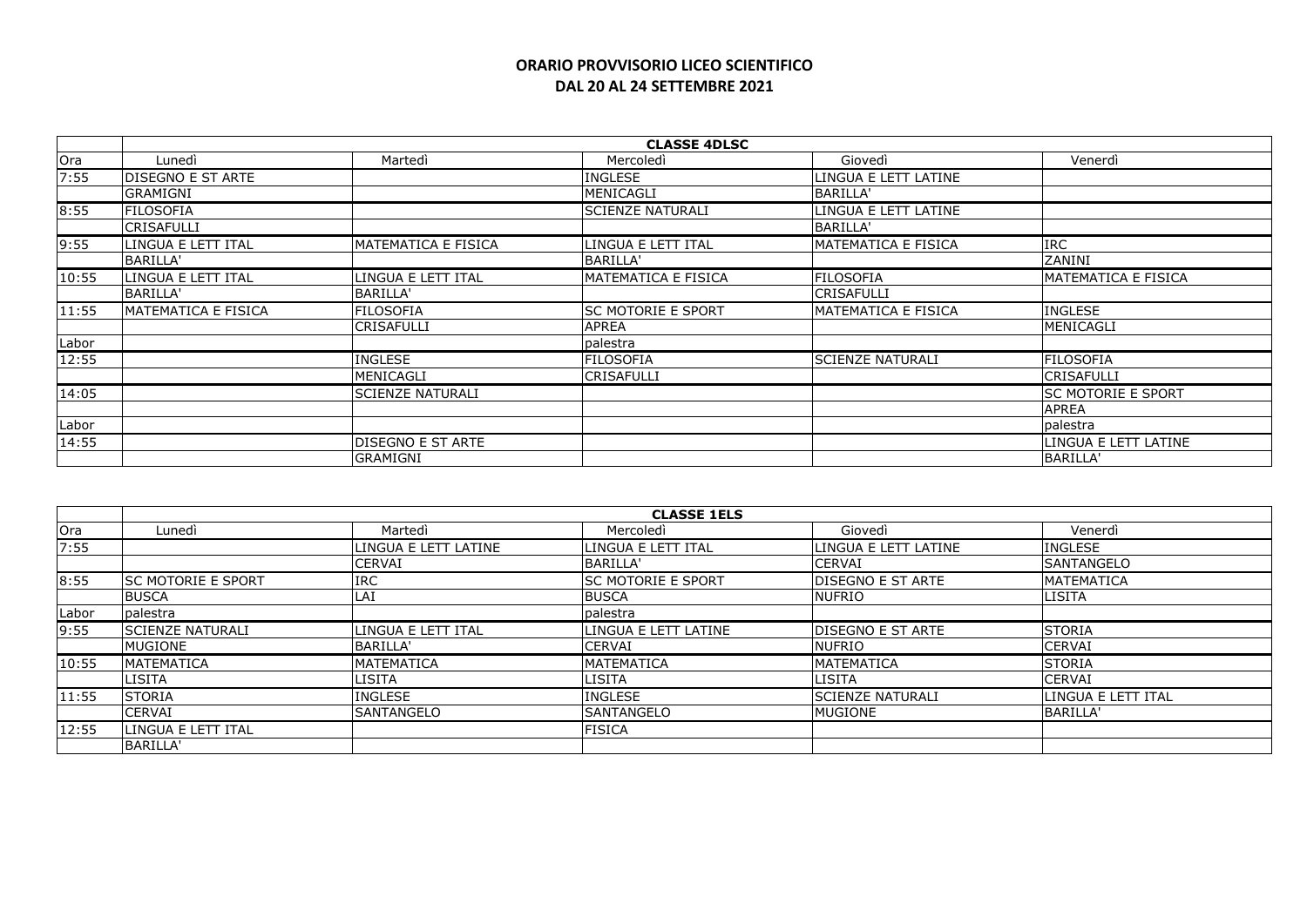|       |                      | <b>CLASSE 2ELS</b>        |                            |                          |                          |  |  |
|-------|----------------------|---------------------------|----------------------------|--------------------------|--------------------------|--|--|
| Ora   | Lunedì               | Martedì                   | Mercoledì                  | Giovedì                  | Venerdì                  |  |  |
| 7:5   |                      | MATEMATICA E FISICA       |                            | LINGUA E LETT ITAL       | <b>STORIA</b>            |  |  |
|       |                      |                           |                            | DICANDIA                 | CERVAI                   |  |  |
| 8:55  |                      | IMATEMATICA E FISICA      |                            | LINGUA E LETT LATINE     | <b>DISEGNO E ST ARTE</b> |  |  |
|       |                      |                           |                            | DICANDIA                 | GRAMIGNI                 |  |  |
| 9:55  |                      | <b>SC MOTORIE E SPORT</b> | <b>SCIENZE NATURALI</b>    | <b>DISEGNO E ST ARTE</b> | <b>SCIENZE NATURALI</b>  |  |  |
|       |                      | <b>BUSCA</b>              |                            | <b>GRAMIGNI</b>          |                          |  |  |
| Labor |                      | palestra                  |                            |                          |                          |  |  |
| 10:55 | MATEMATICA E FISICA  | LINGUA E LETT ITAL        | <b>INGLESE</b>             | MATEMATICA E FISICA      | <b>IRC</b>               |  |  |
|       |                      | <b>DICANDIA</b>           | MENICAGLI                  |                          | LO PARO                  |  |  |
| 11:55 | <b>INGLESE</b>       | <b>INGLESE</b>            | <b>MATEMATICA E FISICA</b> | lsc motorie e sport      | LINGUA E LETT ITAL       |  |  |
|       | MENICAGLI            | MENICAGLI                 |                            | <b>BUSCA</b>             | <b>DICANDIA</b>          |  |  |
| Labor |                      |                           |                            | palestra                 |                          |  |  |
| 12:55 | LINGUA E LETT LATINE |                           | <b>STORIA</b>              |                          |                          |  |  |
|       | <b>DICANDIA</b>      |                           | <b>CERVAI</b>              |                          |                          |  |  |
| 14:05 | <b>STORIA</b>        |                           | LINGUA E LETT LATINE       |                          |                          |  |  |
|       | <b>CERVAI</b>        |                           | DICANDIA                   |                          |                          |  |  |
| 14:55 | llingua e lett ital  |                           | IMATEMATICA E FISICA       |                          |                          |  |  |
|       | <b>DICANDIA</b>      |                           |                            |                          |                          |  |  |

| Ora   | Lunedì                   | Martedì                   | Mercoledì          | Giovedì                   | Venerdì                   |
|-------|--------------------------|---------------------------|--------------------|---------------------------|---------------------------|
| 7:55  | <b>IRC</b>               |                           | <b>FILOSOFIA</b>   |                           | <b>FILOSOFIA</b>          |
|       | ZANINI                   |                           |                    |                           |                           |
| 8:55  | <b>DISEGNO E ST ARTE</b> |                           | <b>FILOSOFIA</b>   |                           | <b>INGLESE</b>            |
|       | <b>GRAMIGNI</b>          |                           |                    |                           | <b>SANTANGELO</b>         |
| 9:55  | <b>SCIENZE NATURALI</b>  | <b>FISICA</b>             | MATEMATICA         | <b>FISICA</b>             | LINGUA E LETT LATINE      |
|       |                          | <b>BITETTA</b>            | <b>LISITA</b>      | <b>BITETTA</b>            | POLIZZI                   |
| 10:55 | LINGUA E LETT ITAL       | LINGUA E LETT LATINE      | LINGUA E LETT ITAL | <b>IDISEGNO E ST ARTE</b> | MATEMATICA                |
|       | POLIZZI                  | POLIZZI                   | POLIZZI            | <b>GRAMIGNI</b>           | <b>LISITA</b>             |
| 11:55 | LINGUA E LETT ITAL       | <b>SC MOTORIE E SPORT</b> | <b>FISICA</b>      | LINGUA E LETT ITAL        | <b>SC MOTORIE E SPORT</b> |
|       | POLIZZI                  | <b>BUSCA</b>              | <b>BITETTA</b>     | POLIZZI                   | <b>BUSCA</b>              |
| Labor |                          | palestra                  |                    |                           | palestra                  |
| 12:55 |                          | <b>MATEMATICA</b>         | <b>INGLESE</b>     | <b>MATEMATICA</b>         | <b>SCIENZE NATURALI</b>   |
|       |                          | <b>LISITA</b>             | ISANTANGELO        | <b>LISITA</b>             |                           |
| 14:05 |                          | LINGUA E LETT LATINE      |                    | <b>INGLESE</b>            |                           |
|       |                          | POLIZZI                   |                    | <b>SANTANGELO</b>         |                           |
| 14:55 |                          | <b>ISCIENZE NATURALI</b>  |                    | <b>FILOSOFIA</b>          |                           |
|       |                          |                           |                    |                           |                           |